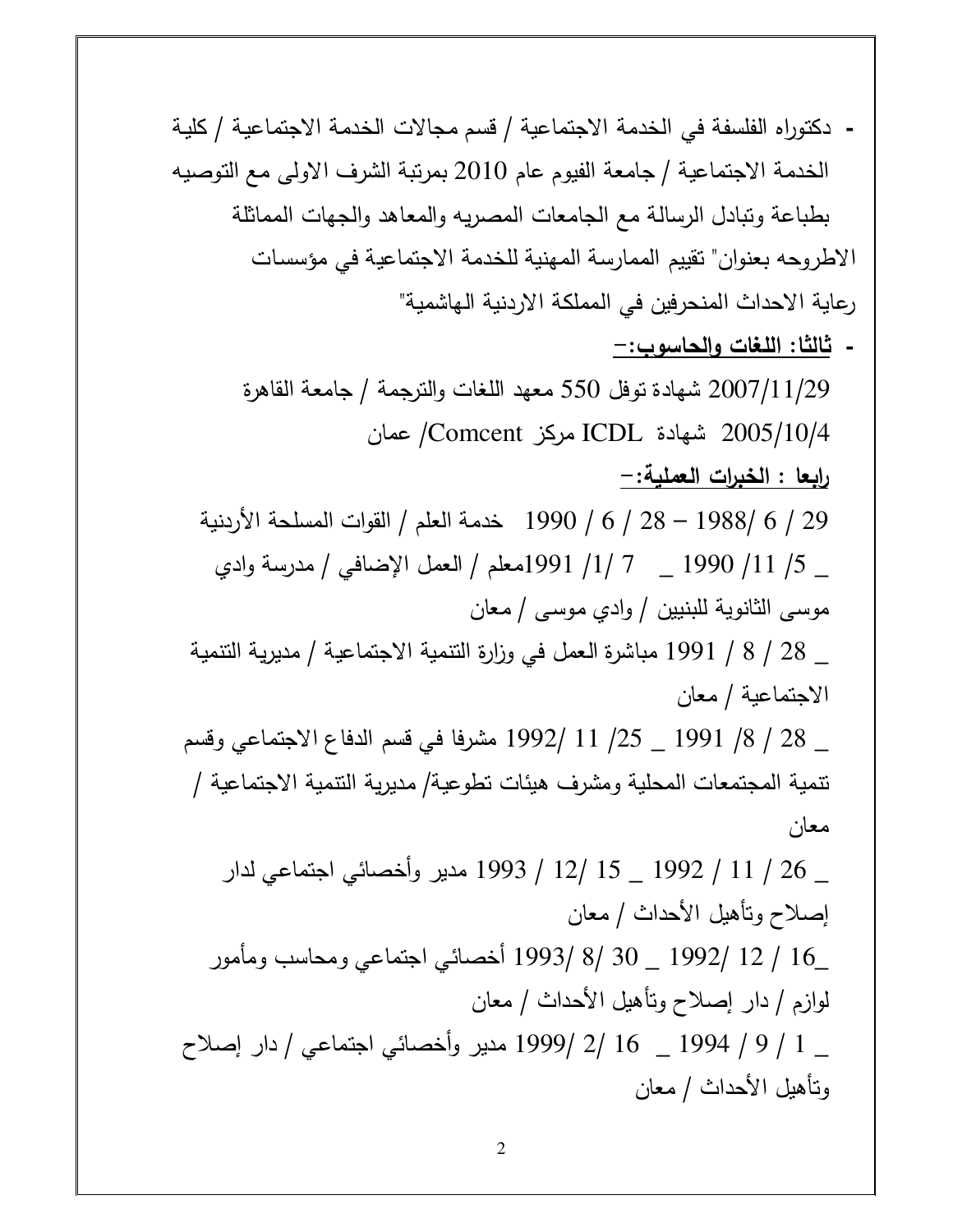\_17 /2 / 1999 \_ 4 / 10 / 2000 مدير مركز عبدالله بن عمر لتربية الأحداث ونأهيلهم / معان \_ 5 /10 /2000 \_ 14 / 8 /2001 رئيس قسم الدفاع الاجتماعي ومراقب سلوك / مديرية التنمية الاجتماعية / معان \_ 15 / 8 / 2001 \_ 9 / 8 /2003 رئيس مكتب الخدمة الاجتماعية / قصر العدل / عمان / مديرية الدفاع الاجتماعي / وزارة التنمية الاجتماعية \_ 10 / 8 / 2003 \_ 14 / 12 /2003 مسؤول برنامج الدورات والندريب / قسم نتمية الموارد البشرية / مديرية التخطيط والنقويم / وزارة النتمية الاجتماعية / المركز \_ 15 /12 / 2003 \_ 2005/1/24 منتدب لصندوق المعونة الوطنية / الإدارة العامة / عمان / مديرية ضمان الجودة بوظيفة مختص تطوير برامج ضمان الجودة برنبة رئيس قسم – 2005/1/25 رئيس قسم الدراسات / وزارة النتمية الاجتماعية/ مديرية التخطيط والنقويم وضابط ارتباط المشروع الوطني لعمالة الأطفال/ منظمة العمل الدولية IPEC – 25/ 1 /2005 \_ 200 /10 2006 مساعد مدير التخطيط والنقويم – 21/ 10/ 2006 \_2011/1/26 بعثه دراسيه للحصول على درجة الدكتوراة / مصر – 2011/3/6 – 2011/3/6 مساعد مدير مديرية السياسات والادارة الاستراتيجية/ وزارة التنمية الاجتماعية – 2011/9/8 – ولتاريخه محاضر متفرغ / معهد العمل الاجتماعي / الجامعة الاردنية ، وتم تدريس عدة مواد منها : العمل مع الجماعات ، مناهج البحث في الخدمة الاجتماعية ، مهارات اعلمل الاجتماعي العام، العمل الاجتماعي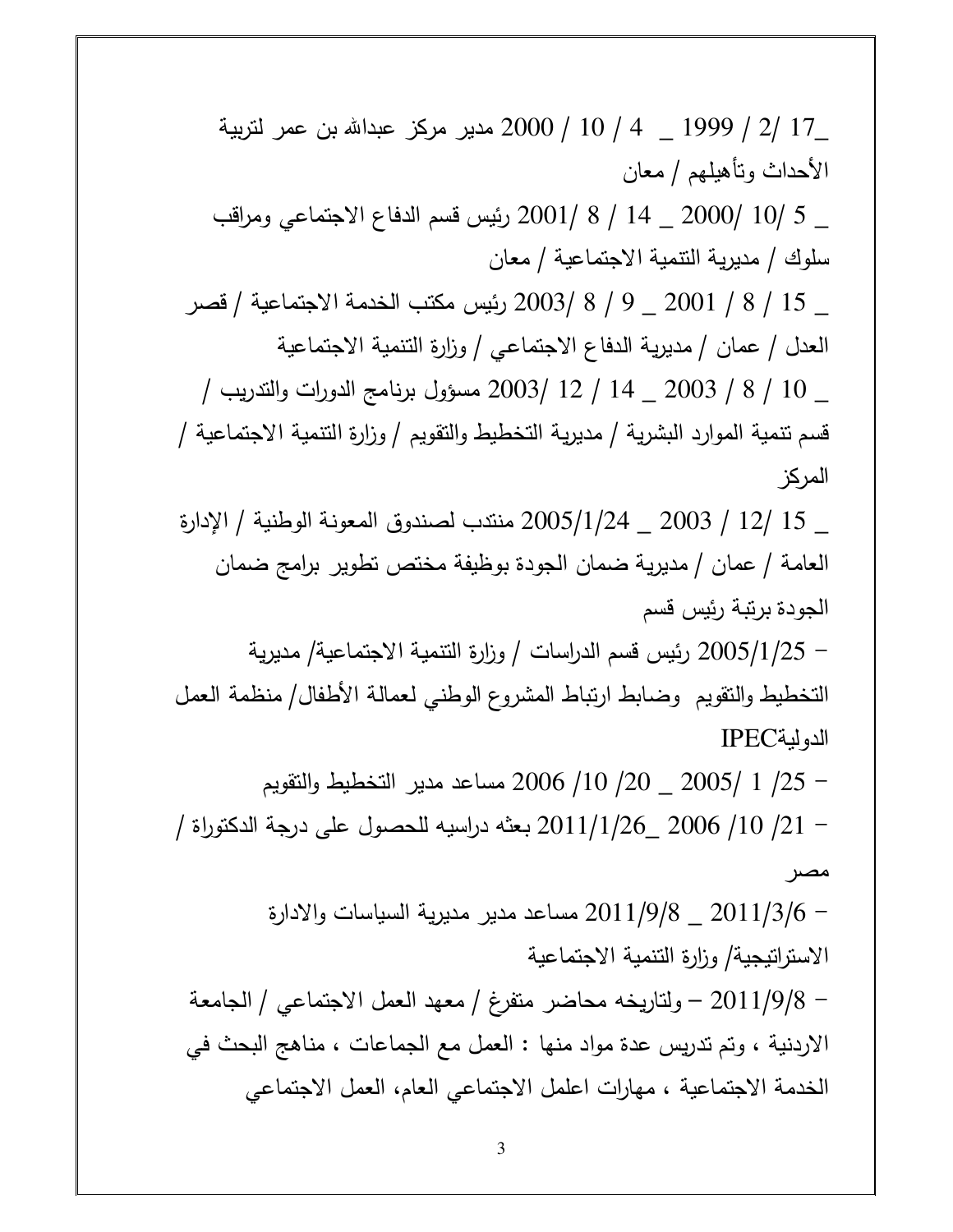#)-) #) S F
% #1? C .\$ & S.- S .? .\$ & S )- C .\$ & S #\$ + B ( .7 .\$ & / /
\$ ? ?I .)4 B1 # ) 2012 / 2011 B1 Q .\$ & & .\$ & & .& 2) 

 #)\$ =J Q 2012/4/15 #) ( 8 ) .\$ & & .7 \$ /
 .7 I Q TB / C\$ خامسا**:** المنح والبعثات :- • / 2 1984 / 6 - 1987م بعثة وزارة التربية والتعليم اردنية لدراسة

- بكالوريوس الخدمة اجتماعية في جامعة قطر دولة قطر
- 10/ 2000 / 6 2003م بعث!ة International for Department development **DIFD**)UK (مش!روع بن!اء الق!درات المؤسس!ية / وزارة التنمية الاجتماعية لدراسة ماجستير العمل الاجتماعي / الجامعة الأردنية.
- 2006/10- 2010/12م بعثــة ديـوان الخدمــة المدنيــة / وزارة التنميــة اجتماعية لدرسة دكتوراة الخدمة اجتماعية / كلية الخدمة اجتماعية / جامعة الفيوم / جمھورية مصر العربية

سادسا : الدراسات والمشروعات والدورات التدريبية والمؤتمرات

\*\* الدراسات : -

1 \_ دراسة ميدانية بعنوان ( تق*ييم برامج مراكز إصلاح وتأهيل الأحداث في* الأردن : دراسة حالة : مركز عبدالله بن عمر لتربية الأحداث / معان ) العام 2000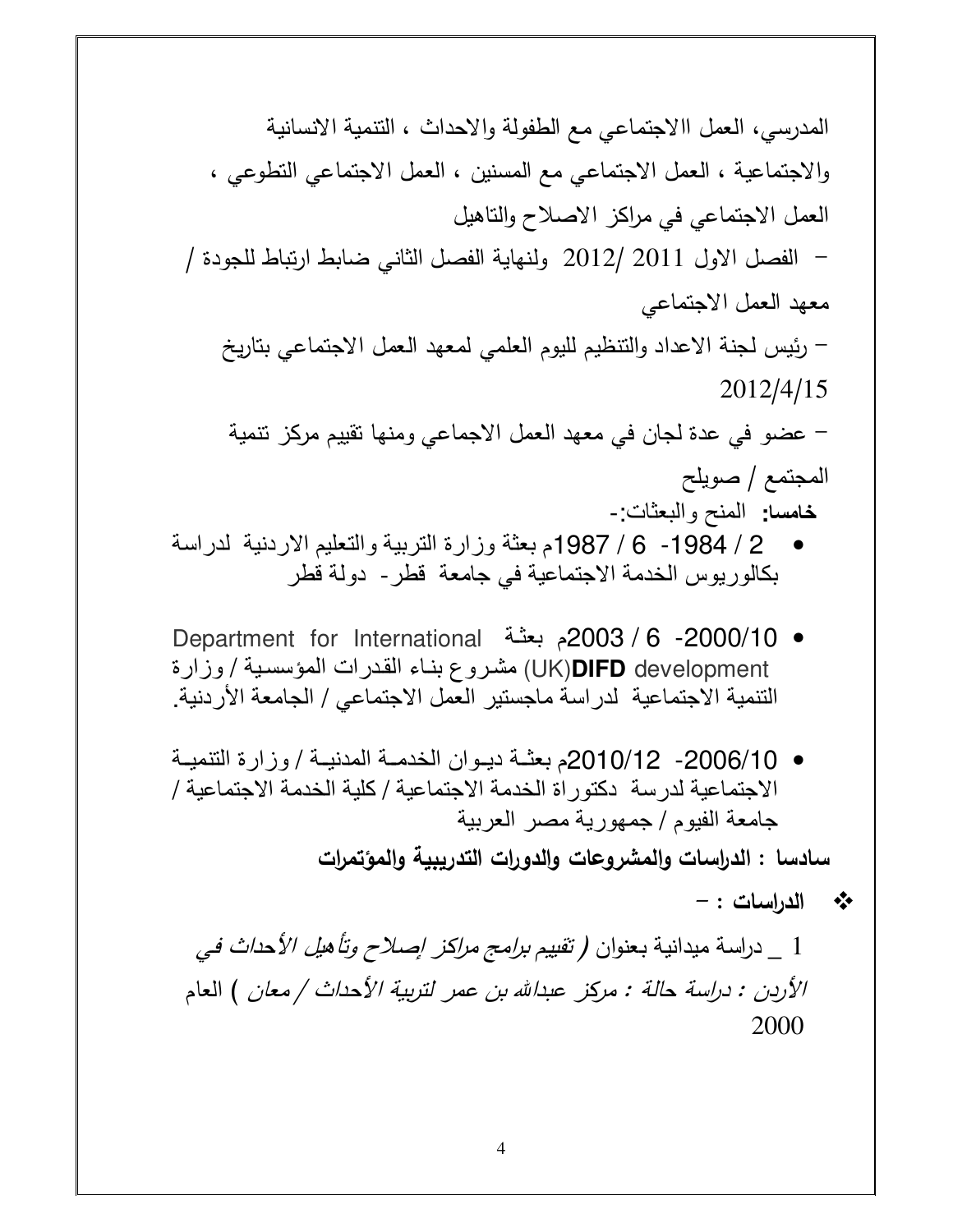2\_ دراسة ميدانية بعنوان ( *الآثار الاجتماعية للبطالة في الأردن )* بطلب ودعم من جامعة الدول العربية / فريق الدراسة – الدكتور فواز الرطروط ، خليل الهلالات ، عطاف الحديد/ وزارة النتمية الاجتماعية / العام 2003

3– الاثار الصحية لعمالة الاطفال في القطاع السياحي : دراسه ميدانية لمدينة البنراء / بالاشتراك مع الدكتور صلاح اللوزي / مجلة دراسات، الجامعة الاردنية، المجلد 33، العلوم الانسانيه والاجتماعية،العدد 3، تشرين الاول2006، رمضان 1427

المشروعات :–

\_ 17 / 11 / 1992 \_ 16 / 1993 منسق مشروع نطوير الحياة لقرية الهاشمية محافظة معان / مؤسسة نور الحسين

\_ 9 / 4 / 1997 \_ - 16 / 2 / 1999 مدير مشروع لدار أحداث معان الجدبدة

– 2005/1/25 – 17 /10 2006 ضابط ارتباط لمشروع الحد من عمل الاطفال / منظمة العمل الدولية/ البرنامج الدولي للقضاء على اسوأ اشكال عمل الاطفال

الدورات التدريبية الخارجية:

15 / 5 / 1992 \_ 4 /6 / 1992 تنمية وترويج أنشطة توليد الدخل / مصر / الإسماعيلية

24 /5 /1998 \_ 31 / 5 / 1998 الأساليب الحديثة المتبعة مع الأحداث/ سوریا / دمشق

20 / 8 / 2006 – 21 / 8 / 2006 اجتماعات اللجنه الاجتماعية للمجلس الاقتصادي والاجتماعي / مصر / مقر جامعة الدول العربية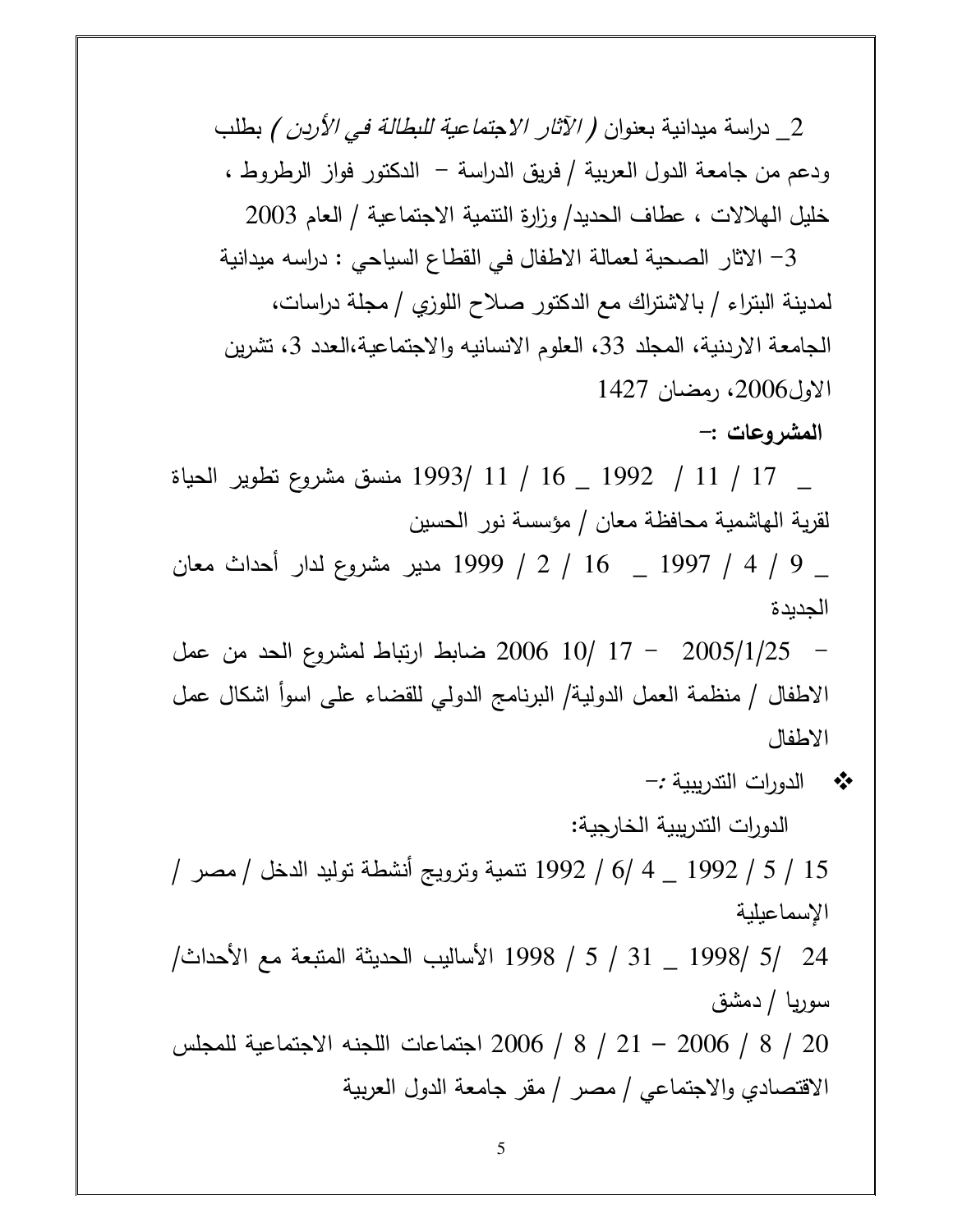2007/6/18 - 2007/7/26 دورة الاعداد للتوفل TOEFL معهد اللغات والنرجمة / كلية الاداب / جامعة القاهره

المركز / The Art of Effective Communication 2008 / 4 / 30 الكندي للتتمية البشريه / مكان الدوره جامعة الفيوم / مصر / المدرب الدكتور ابراهيم الفقي الخبير الدولي في النتميه البشريه

2008/11/5–4 ورشة عمل استخدام المكتبه الرقميه / كلية الهندسة / جامعة الفيوم / اشراف الدكتور وائل الدهشوري/ نتفيذ المجلس الاعلى للجامعات المصريه

The Seventh Framework ورشة عمل للتعريف ببرنامج  $2008/12/21$ FP7) Programme) جامعة الفيوم بالتعاون مع الاتحاد الاوروبي / منسق الشروع الدكتور محمد شندي / كلية الـهندسة

2008/12/23 ورشة عمل حول اعداد مشروعات الابحاث في برنامج The Seventh Framework Programme

ـ (FP7) جامعة الفيوم بالتعاون مع الاتحاد الاوروبي / منسق المشروع الدكتور (FP7). محمد شندي/ كلية الهندسة

2009/9/25 ورشة عمل حول (Tempus) المرحله الرابعه لمشروع نطوير النعليم الاوروبي / جامعة الفيوم / كلية السياحه والاثار

22/ 10/ 2009مهارات كتابة مقترحات البحوث / مركز تطوير اعضاء هيئة التدريس / جامعة الفيوم

15/ 2010 ورشة عمل بعنوان النعليم الالكتروني والمقررات الالكترونية / مركز انتاج التعليم الالكتروني / جامعة الفيوم

الدورات التدريبية الداخلية: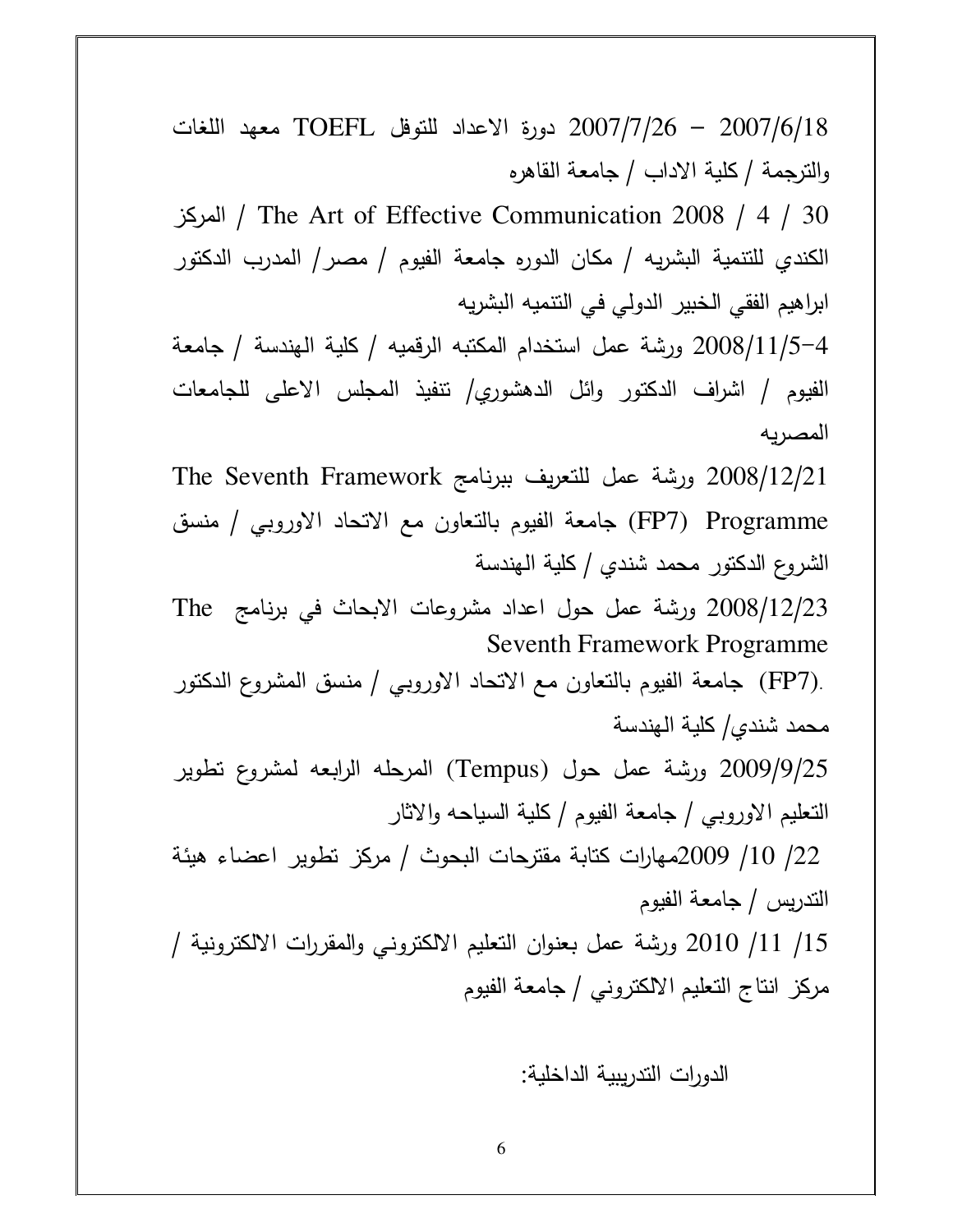| مكان الانعقاد | تاريخ      | تاريخ البدء | موضوع الدورة /الورشة      | الرقم          |
|---------------|------------|-------------|---------------------------|----------------|
|               | الانتهاء   |             |                           |                |
| مؤسسة نور     | $-11 - 27$ | $-11-26$    | مشروع نطوير الحياة        | $\mathbf{1}$   |
| الحسين / عمان | 1991       | 1991        |                           |                |
| كلية الأميرة  | $-6 - 24$  | $-6 - 20$   | أجهزة تطوير وتتمية        |                |
| رحمة للخدمة   | 1992       | 1992        | المجتمع المحلي            |                |
| الاجتماعية    |            |             |                           |                |
| كلبة الأميرة  | $-10-7$    | $-10-3$     | المبادىء الأساسية في      | 3              |
| رحمة للخدمة   | 1992       | 1992        | متابعة المشاريع الحيوانية |                |
| الاجتماعية    |            |             | للأسر المنتجة             |                |
| مركز أسامة بن | $-11 - 11$ | $-11-9$     | الإجراءات الرسمية المتبعة | $\overline{4}$ |
| زيد لتربية    | 1992       | 1992        | مع الأحداث                |                |
| الأحداث /     |            |             |                           |                |
| الرصيفة       |            |             |                           |                |
| كلية الأميرة  | $-12-2$    | $-11 - 28$  | إجراءات وتسجيل ومتابعة    | 5              |
| رحمة للخدمة   | 1992       | 1992        | واعداد النقارير المحاسبية |                |
| الاجتماعية    |            |             | للهيئات التطوعية          |                |
| كلبة الأميرة  | $-6 - 30$  | $6 - 26$    | الإرشاد النفسي للأحداث    | 6              |
| رحمة للخدمة   | 1993       | 1993        |                           |                |
| الاجتماعية    |            |             |                           |                |
| كلية الأميرة  | $-9-29$    | $-9 - 25$   | الشؤون الإدارية /مؤسسات   |                |
| رحمة للخدمة   | 1993       | 1993        | العمل الاجماعي            |                |
| الاجتماعية    |            |             |                           |                |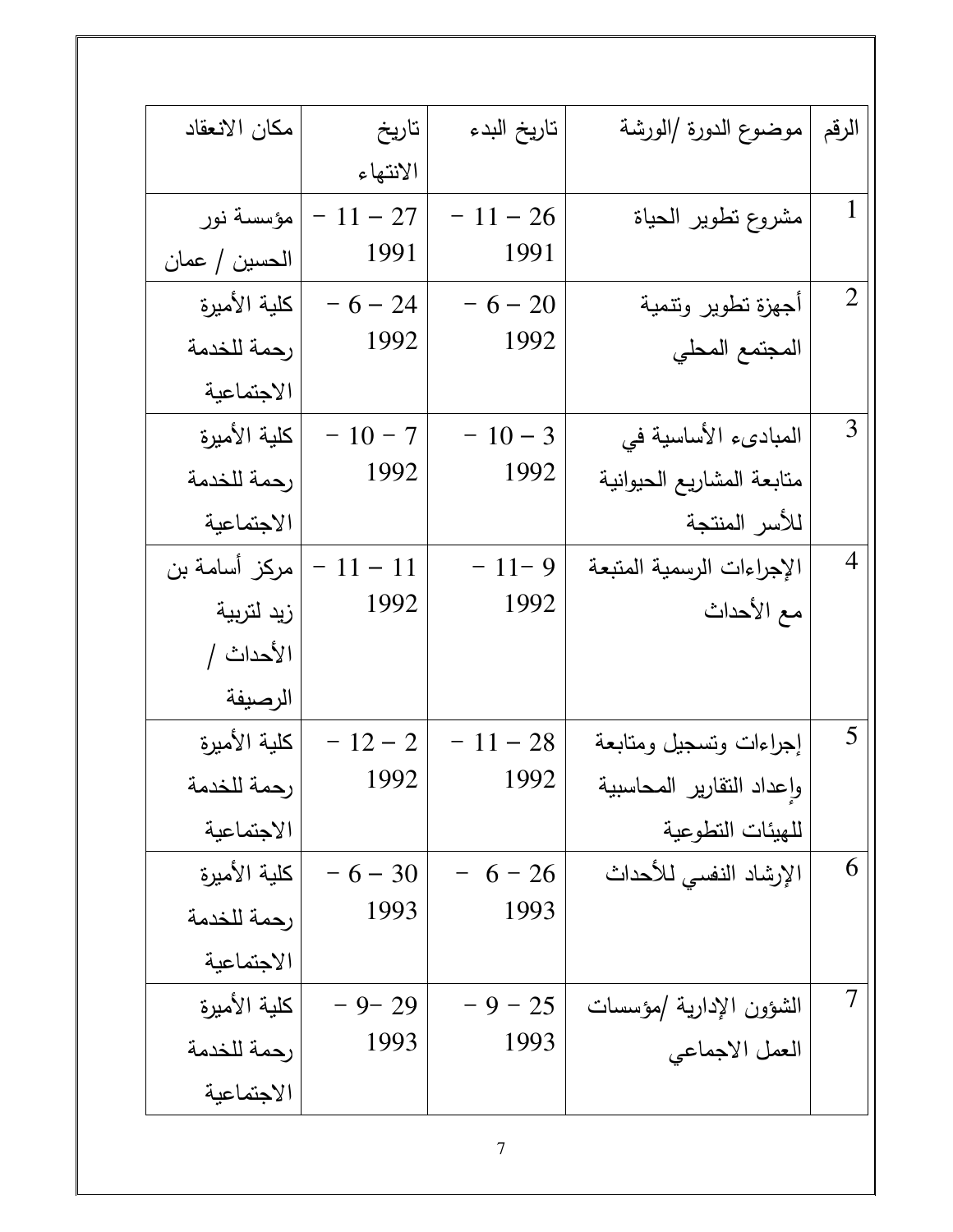| 8  | الإشراف الرياضي في            | $-10-2$    | $-10 - 4$  | الجامعة الأردنية |
|----|-------------------------------|------------|------------|------------------|
|    | مؤسسات الرعايه                | 1993       | 1993       |                  |
|    | الاجتماعية                    |            |            |                  |
| 9  | إدارة اللوازم والمستودعات     | $-11 - 20$ | $-11 - 24$ | كلية الأميرة     |
|    |                               | 1993       | 1993       | رحمة للخدمة      |
|    |                               |            |            | الاجتماعية       |
| 10 | المحاسبة الحكومية             | $-6 - 17$  | $-6 - 21$  | كلبة الأميرة     |
|    | والإجراءات المالية            | 1995       | 1995       | رحمة للخدمة      |
|    |                               |            |            | الاجتماعية       |
| 11 | كتابة التقارير   الجزء الأول  | $-8 - 15$  | $-8 - 16$  | جمعية وادي       |
|    |                               | 1999       | 1999       | موسى الخيرية     |
| 12 | كتابة التقارير   الجزء الثاني | $-8 - 22$  | $-8 - 23$  | جمعية وادي       |
|    |                               | 1999       | 1999       | موسى الخيرية     |
| 13 | حاسوب( +window)               | $-9-4$     | $-12-4$    | مركز الأفق       |
|    | winword+ excel +              | 1999       | 1999       | للكمبيوتر /      |
|    | $internet +$<br>PowerPoint    |            |            | معان             |
| 14 | حاسوب ( نظام الحماية          | $-2-6$     | $-2 - 10$  | مركز إصلاح       |
|    | الالكترونية )                 | 2000       | 2000       | ونأهيل مهنى /    |
|    |                               |            |            | سوااقة           |
| 15 | التخطيط المجتمعي              | $-3-6$     | $-3 - 9$   | نادي الخليج / ا  |
|    |                               | 2000       | 2000       | لعقبة            |
| 16 | أساليب البحث الاجتماعي        | $-11-4$    | $-11 - 25$ | مركز             |
|    |                               | 2000       | 2000       | الاستشارات       |
|    |                               |            |            |                  |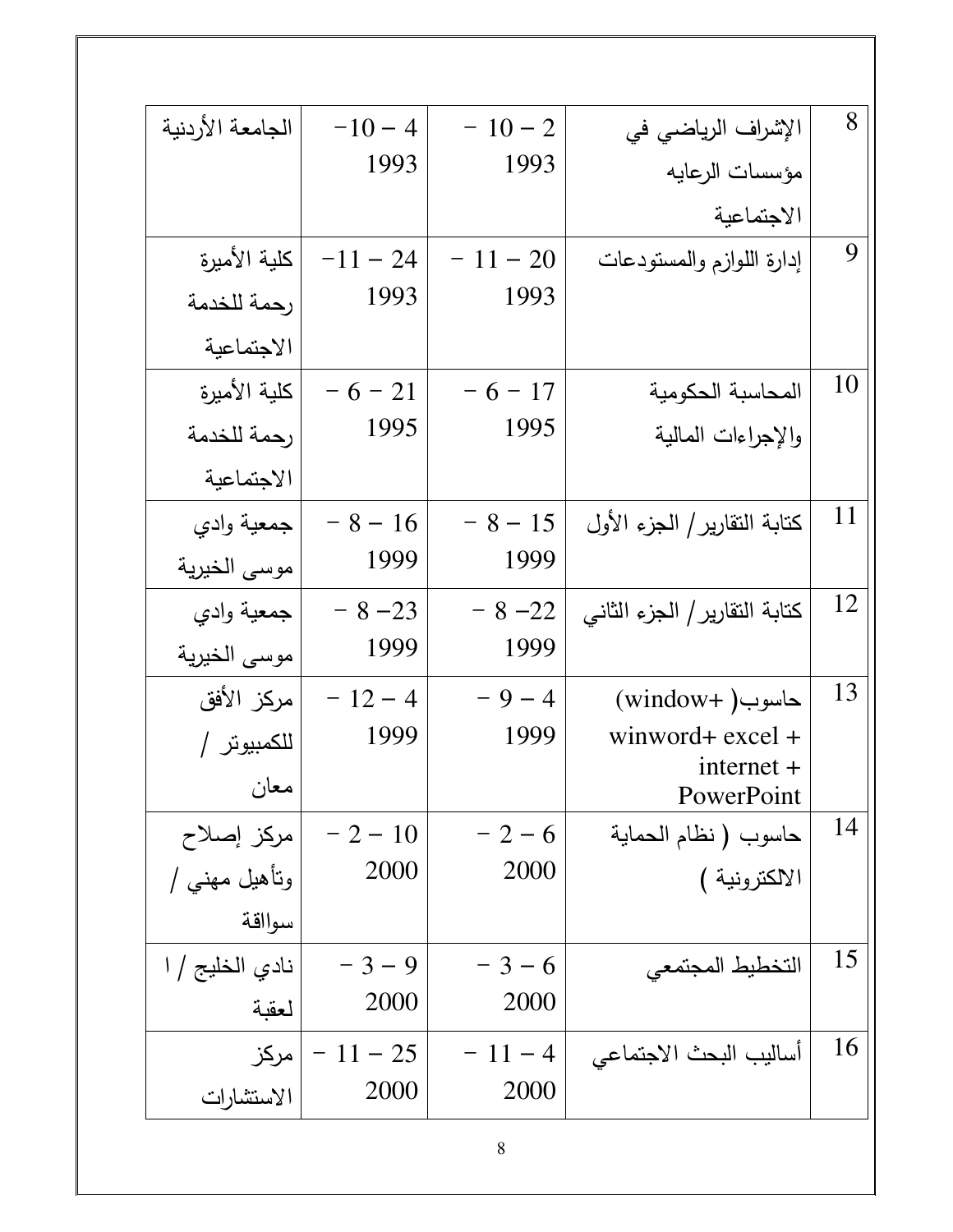| والخدمات الفنية  |           |                 |                            |           |
|------------------|-----------|-----------------|----------------------------|-----------|
| والدراسات /      |           |                 |                            |           |
| الجامعة الأردنية |           |                 |                            |           |
| فندق اوركبدا /   | $-3 - 17$ | $-8-15$         | مهارات العمل الفريقي وحل   | 17        |
| عمان             | 2003      | 2003            | النزاعات                   |           |
| مؤسسة الحسين     | $-9-1$    | $-8-30$         | تصميم برامج التتمية        | 18        |
| الاجتماعية       | 2003      | 2003            | الاجتماعية                 |           |
| فندق بل فيو /    | $-10-19$  | $-10-18$        | نتفيذ ومتابعة ونقييم برامج | 19        |
| عمان             | 2003      | 2003            | التتمية الاجتماعية         |           |
| مجمع اللغة       | $-1 - 10$ | $2003 - 8 - 2$  | نرسيخ نقافة الجودة والتميز | <b>20</b> |
| العربية /        | 2004      |                 |                            |           |
| الجامعة الأردنية |           |                 |                            |           |
| فندق الرويال /   | $-7-22$   | $2004 - 7 - 18$ | التخطيط الاستراتيجي        | 21        |
| عمان             | 2004      |                 | وتخطيط تحسين الأداء        |           |
| فندق المبريديان/ | $-8-11$   | $2004 - 8 - 9$  | التدقيق على أنظمة الجودة   | 22        |
| عمان             | 2004      |                 | حسب متطلبات هيئتى          |           |
|                  |           |                 | IATCA و IATCA              |           |
| بلدية اربد       |           | 2005/2/3        | ورشة عمل حماية وتحسين      | 23        |
|                  |           |                 | أوضاع الأطفال في مدينة     |           |
|                  |           |                 | اربد: مسؤولية مشتركة       |           |
| فندق الهوليدي    | $-2-23$   | $-20$           | النفتيش وعمالة الأطفال     | 24        |
| إن/ عمان         | 2005      | 2005/2/         |                            |           |
|                  |           |                 |                            |           |
|                  |           |                 |                            |           |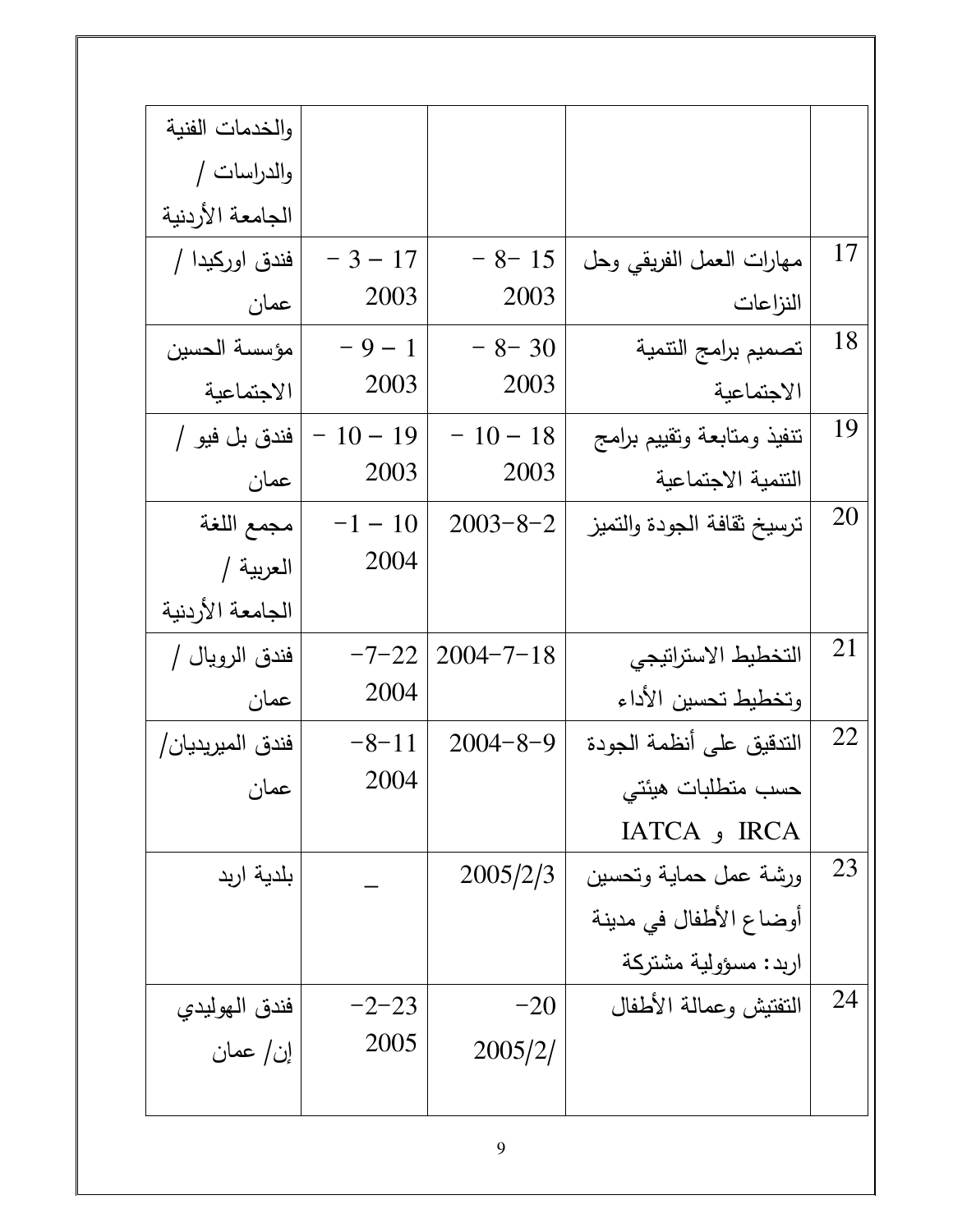| فندق              | 2005/9/22              | 2005/9/18  | تدريب مدربين لبناء قدرات          | 25        |
|-------------------|------------------------|------------|-----------------------------------|-----------|
| اوركيدا/عمان      |                        |            | الاخصائيين الاجتماعيين            |           |
|                   |                        |            | لمنابعة ومراقبة عمل               |           |
|                   |                        |            | الاطفال                           |           |
| فندق الموفنببيك   |                        | 2011/4/12  | تحضير وثيقة الية عمل              | <b>26</b> |
| / البحر الميت     |                        |            | منظمات الامم المتحدة في           |           |
|                   |                        |            | الاردن UNDAF                      |           |
|                   | 2005/8/25  صندوق الملك | 2005/7/17  | English                           | 27        |
| عبدالله الثاني    |                        |            | Conversation<br>21 training hours |           |
| للنتمية / الجامعة |                        |            |                                   |           |
| الاردنية          |                        |            |                                   |           |
| AL Wihda          | 2005/10/4              | 2005/8/14  | <b>English Course</b>             | 28        |
| Center -          |                        |            | 32 hours                          |           |
| Amman             |                        |            |                                   |           |
| AL Wihda          | 2006/1/18              | 2005/11/20 | <b>English Course</b>             | 29        |
| Center -          |                        |            | 32 hours                          |           |
| Amman             |                        |            |                                   |           |
| AL Wihda          | 2006/3/22              | 2006/1/29  | <b>English Course</b>             | 30        |
| Center -          |                        |            | 32 hours                          |           |
| Amman             |                        |            |                                   |           |
| AL Wihda          | 2006/6/28              | 2006/5/7   | <b>English Course</b>             | 31        |
| Center -          |                        |            | 32 hours                          |           |
| Amman             |                        |            |                                   |           |
| <b>AMIDEAST</b>   | 2011/5/28              | 2001/4/11  | <b>English Course</b>             | 32        |
| - Amman           |                        |            | 36 hours                          |           |

\* المؤتمرات :-